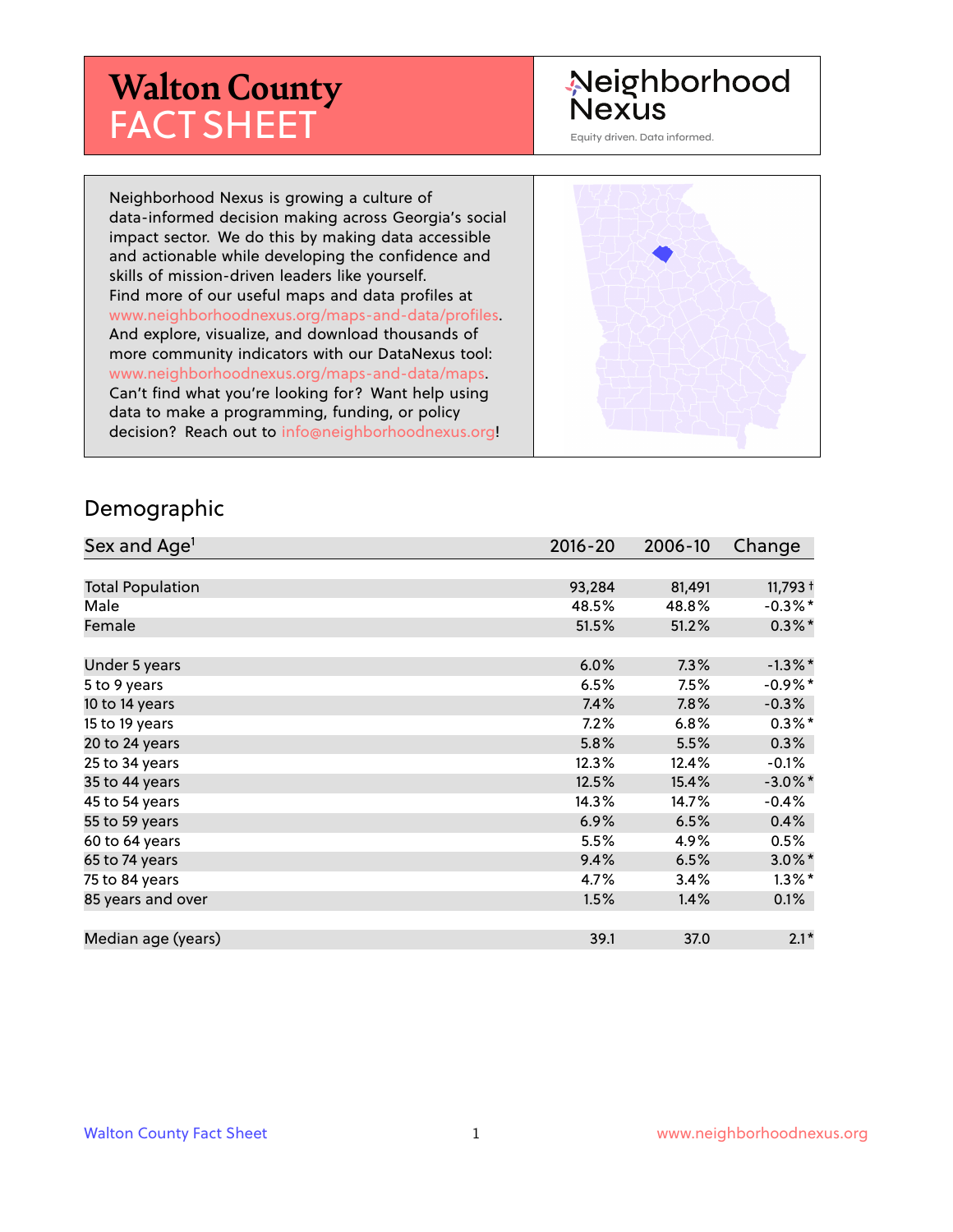# Demographic, continued...

| Race <sup>2</sup>                                   | $2016 - 20$ | 2006-10 | Change      |
|-----------------------------------------------------|-------------|---------|-------------|
| <b>Total population</b>                             | 93,284      | 81,491  | $11,793 +$  |
| One race                                            | 98.3%       | 99.5%   | $-1.3\%$ *  |
| White                                               | 76.9%       | 80.3%   | $-3.5%$ *   |
| <b>Black or African American</b>                    | 18.1%       | 15.9%   | $2.2\%$ *   |
| American Indian and Alaska Native                   | 0.1%        | 0.5%    | $-0.4\%$ *  |
| Asian                                               | 1.6%        | 1.2%    | $0.4\%$ *   |
| Native Hawaiian and Other Pacific Islander          | 0.0%        | 0.0%    | $-0.0%$     |
| Some other race                                     | 1.6%        | 1.6%    | $-0.0%$     |
| Two or more races                                   | 1.7%        | 0.5%    | $1.3\%$ *   |
| Race alone or in combination with other race(s) $3$ | $2016 - 20$ | 2006-10 | Change      |
| Total population                                    | 93,284      | 81,491  | $11,793 +$  |
| White                                               | 78.3%       | 80.8%   | $-2.4\%$ *  |
| <b>Black or African American</b>                    | 18.8%       | 16.1%   | $2.7\%$ *   |
| American Indian and Alaska Native                   | 0.6%        | 0.7%    | $-0.1%$     |
| Asian                                               | 2.1%        | 1.3%    | $0.8\%$ *   |
| Native Hawaiian and Other Pacific Islander          | 0.1%        | 0.0%    | $0.1\%$ *   |
| Some other race                                     | 1.9%        | 1.6%    | 0.3%        |
| Hispanic or Latino and Race <sup>4</sup>            | $2016 - 20$ | 2006-10 | Change      |
| Total population                                    | 93,284      | 81,491  | $11,793 +$  |
| Hispanic or Latino (of any race)                    | 4.7%        | 3.1%    | $1.6\%$ †   |
| Not Hispanic or Latino                              | 95.3%       | 96.9%   | $-1.6%$ †   |
| White alone                                         | 73.8%       | 79.1%   | $-5.3\%$ *  |
| Black or African American alone                     | 18.1%       | 15.7%   | $2.4\%$ *   |
| American Indian and Alaska Native alone             | 0.1%        | 0.4%    | $-0.4\%$ *  |
| Asian alone                                         | 1.6%        | 1.2%    | $0.4\%$ *   |
| Native Hawaiian and Other Pacific Islander alone    | 0.0%        | 0.0%    | $-0.0%$     |
| Some other race alone                               | 0.4%        | 0.1%    | $0.3\% *$   |
| Two or more races                                   | 1.3%        | 0.4%    | $0.9\%*$    |
| U.S. Citizenship Status <sup>5</sup>                | $2016 - 20$ | 2006-10 | Change      |
| Foreign-born population                             | 4,877       | 3,124   | $1,753*$    |
| Naturalized U.S. citizen                            | 60.5%       | 39.6%   | 21.0%*      |
| Not a U.S. citizen                                  | 39.5%       | 60.4%   | $-21.0\%$ * |
| Citizen, Voting Age Population <sup>6</sup>         | $2016 - 20$ | 2006-10 |             |
|                                                     |             |         | Change      |
| Citizen, 18 and over population                     | 68,561      | 57,723  | 10,838*     |
| Male                                                | 47.9%       | 47.9%   | $-0.0%$     |
| Female                                              | 52.1%       | 52.1%   | 0.0%        |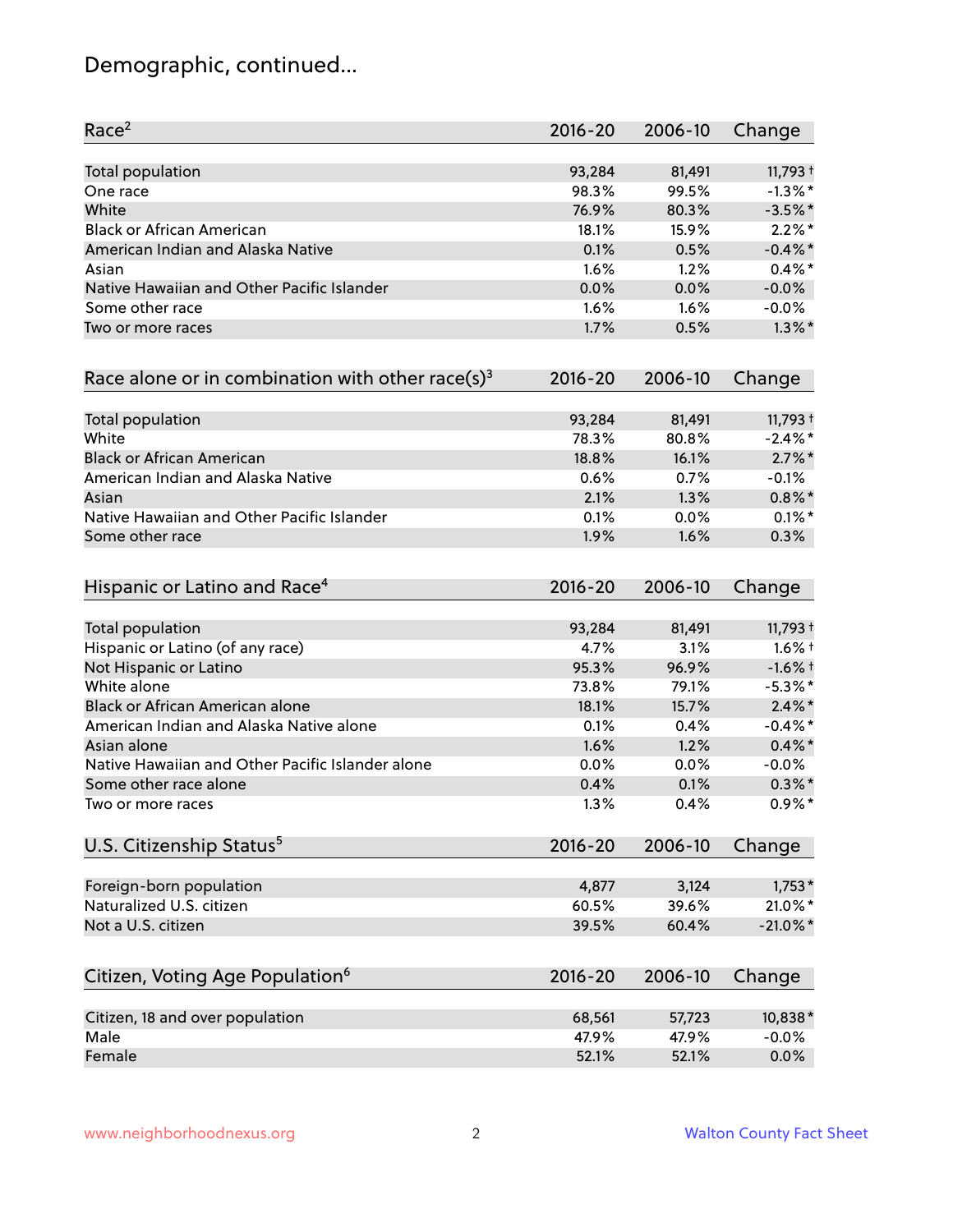#### Economic

| Income <sup>7</sup>                                 | $2016 - 20$ | 2006-10 | Change     |
|-----------------------------------------------------|-------------|---------|------------|
|                                                     |             |         |            |
| All households                                      | 32,094      | 29,147  | 2,947*     |
| Less than \$10,000                                  | 4.1%        | 7.3%    | $-3.2%$ *  |
| \$10,000 to \$14,999                                | 4.1%        | 5.9%    | $-1.8%$    |
| \$15,000 to \$24,999                                | 8.0%        | 9.2%    | $-1.2%$    |
| \$25,000 to \$34,999                                | 9.1%        | 10.0%   | $-0.9%$    |
| \$35,000 to \$49,999                                | 11.9%       | 15.8%   | $-3.9\%$ * |
| \$50,000 to \$74,999                                | 19.7%       | 20.8%   | $-1.1%$    |
| \$75,000 to \$99,999                                | 15.8%       | 14.5%   | 1.2%       |
| \$100,000 to \$149,999                              | 15.9%       | 12.1%   | $3.8\%$ *  |
| \$150,000 to \$199,999                              | 6.7%        | 2.8%    | $3.9\%$ *  |
| \$200,000 or more                                   | 4.8%        | 1.6%    | $3.2\%$ *  |
| Median household income (dollars)                   | 65,491      | 51,721  | 13,770*    |
| Mean household income (dollars)                     | 80,937      | 62,089  | 18,848*    |
| With earnings                                       | 80.7%       | 82.6%   | $-1.9%$ *  |
| Mean earnings (dollars)                             | 79,272      | 62,994  | 16,278*    |
| <b>With Social Security</b>                         | 33.9%       | 26.9%   | $7.0\%$ *  |
| Mean Social Security income (dollars)               | 20,650      | 15,471  | 5,179*     |
| With retirement income                              | 22.2%       | 15.4%   | $6.8\%$ *  |
| Mean retirement income (dollars)                    | 24,715      | 19,238  | $5,477*$   |
| With Supplemental Security Income                   | 4.5%        | 3.7%    | 0.7%       |
| Mean Supplemental Security Income (dollars)         | 10,317      | 6,834   | 3,482*     |
| With cash public assistance income                  | 1.9%        | 1.5%    | 0.4%       |
| Mean cash public assistance income (dollars)        | 1,523       | 2,599   | $-1,077$   |
| With Food Stamp/SNAP benefits in the past 12 months | 11.2%       | 8.5%    | $2.7\%$ *  |
|                                                     |             |         |            |
| Families                                            | 24,301      | 22,555  | $1,746*$   |
| Less than \$10,000                                  | 3.0%        | 4.5%    | $-1.5%$    |
| \$10,000 to \$14,999                                | 2.5%        | 3.6%    | $-1.0%$    |
| \$15,000 to \$24,999                                | 6.1%        | 7.7%    | $-1.5%$    |
| \$25,000 to \$34,999                                | 6.5%        | 10.3%   | $-3.8\%$ * |
| \$35,000 to \$49,999                                | 11.8%       | 14.9%   | $-3.1\%$ * |
| \$50,000 to \$74,999                                | 19.3%       | 22.7%   | $-3.4\%$ * |
| \$75,000 to \$99,999                                | 17.4%       | 17.3%   | 0.1%       |
| \$100,000 to \$149,999                              | 19.5%       | 13.6%   | 5.9%*      |
| \$150,000 to \$199,999                              | 8.1%        | 3.5%    | 4.6%*      |
| \$200,000 or more                                   | 5.7%        | 1.9%    | $3.7\%$ *  |
| Median family income (dollars)                      | 75,665      | 58,750  | 16,915*    |
| Mean family income (dollars)                        | 90,590      | 68,818  | $21,772*$  |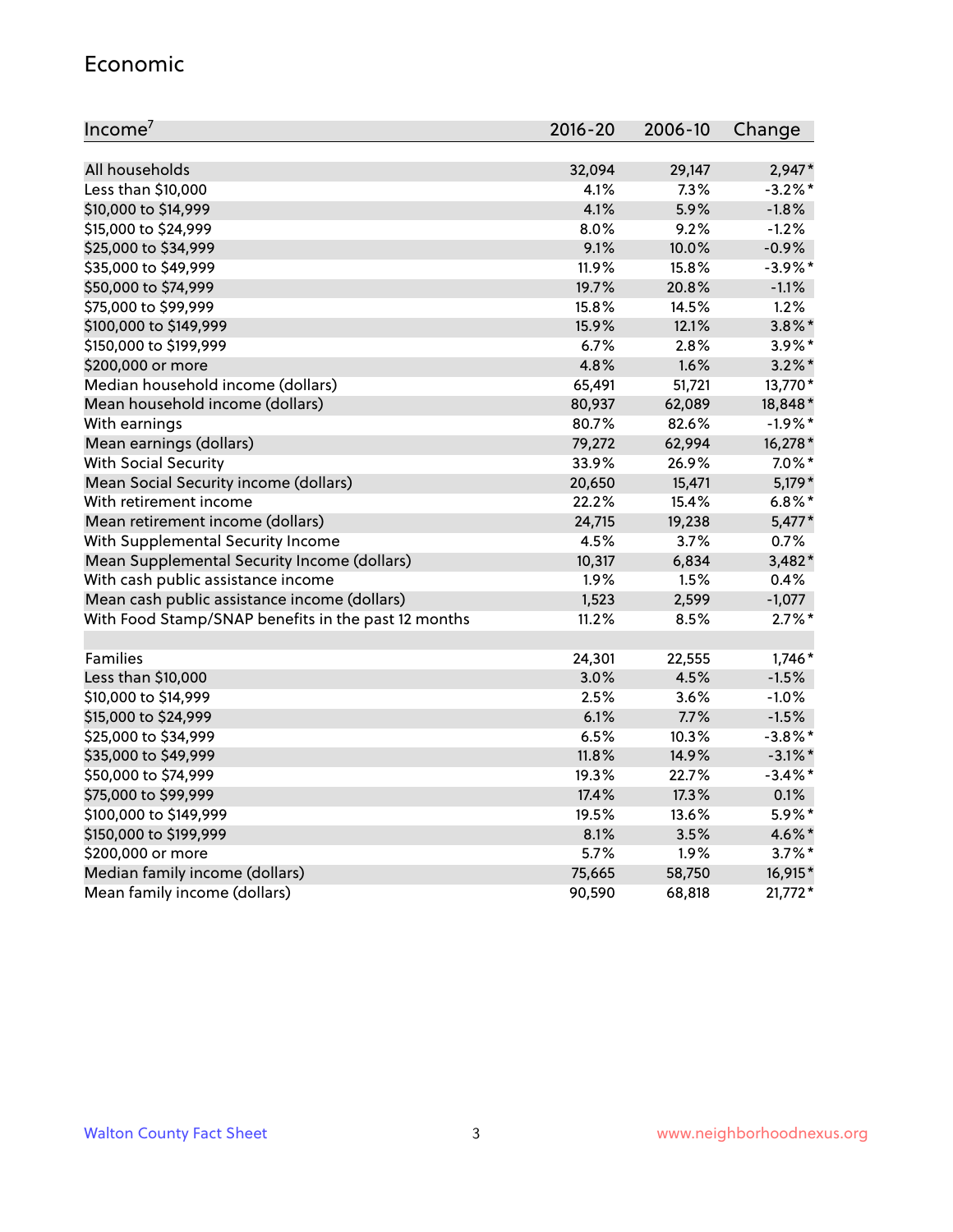#### Economic, continued...

| Income, continued <sup>8</sup>                                        | $2016 - 20$ | 2006-10 | Change      |
|-----------------------------------------------------------------------|-------------|---------|-------------|
|                                                                       |             |         |             |
| Nonfamily households                                                  | 7,793       | 6,592   | $1,201*$    |
| Median nonfamily income (dollars)                                     | 34,010      | 24,938  | $9,072*$    |
| Mean nonfamily income (dollars)                                       | 45,251      | 35,013  | 10,238*     |
| Median earnings for workers (dollars)                                 | 34,587      | 29,192  | 5,395*      |
| Median earnings for male full-time, year-round workers                | 49,583      | 45,669  | $3,914*$    |
| (dollars)                                                             |             |         |             |
| Median earnings for female full-time, year-round workers<br>(dollars) | 40,870      | 32,064  | 8,806*      |
| Per capita income (dollars)                                           | 28,436      | 22,521  | $5,915*$    |
|                                                                       |             |         |             |
| Families and People Below Poverty Level <sup>9</sup>                  | $2016 - 20$ | 2006-10 | Change      |
|                                                                       |             |         |             |
| <b>All families</b>                                                   | 9.5%        | 10.5%   | $-1.0%$     |
| With related children under 18 years                                  | 14.1%       | 14.9%   | $-0.8%$     |
| With related children under 5 years only                              | 9.2%        | 14.9%   | $-5.6%$     |
| Married couple families                                               | 3.9%        | 6.1%    | $-2.2\%$ *  |
| With related children under 18 years                                  | 4.9%        | 7.3%    | $-2.5%$     |
| With related children under 5 years only                              | 0.8%        | 11.3%   | $-10.5%$ *  |
| Families with female householder, no husband present                  | 32.3%       | 36.0%   | $-3.8%$     |
| With related children under 18 years                                  | 38.8%       | 47.0%   | $-8.2%$     |
| With related children under 5 years only                              | 37.0%       | 38.1%   | $-1.1%$     |
| All people                                                            | 12.3%       | 12.5%   | $-0.3%$     |
| Under 18 years                                                        | 18.4%       | 17.6%   | 0.8%        |
| Related children under 18 years                                       | 18.1%       | 17.5%   | 0.5%        |
| Related children under 5 years                                        | 17.6%       | 22.9%   | $-5.2%$     |
| Related children 5 to 17 years                                        | 18.2%       | 15.5%   | 2.7%        |
| 18 years and over                                                     | 10.3%       | 10.7%   | $-0.4%$     |
| 18 to 64 years                                                        | 10.3%       | 10.9%   | $-0.7%$     |
| 65 years and over                                                     | 10.2%       | 9.1%    | 1.1%        |
| People in families                                                    | 10.3%       | 11.3%   | $-0.9%$     |
| Unrelated individuals 15 years and over                               | 25.1%       | 22.5%   | 2.6%        |
|                                                                       |             |         |             |
| Non-Hispanic white people                                             | 7.8%        | 8.2%    | $-0.5%$     |
| Black or African-American people                                      | 29.5%       | 27.6%   | 1.9%        |
| Asian people                                                          | 15.3%       | 0.0%    | 15.3%       |
| Hispanic or Latino people                                             | 13.5%       | 50.0%   | $-36.4\%$ * |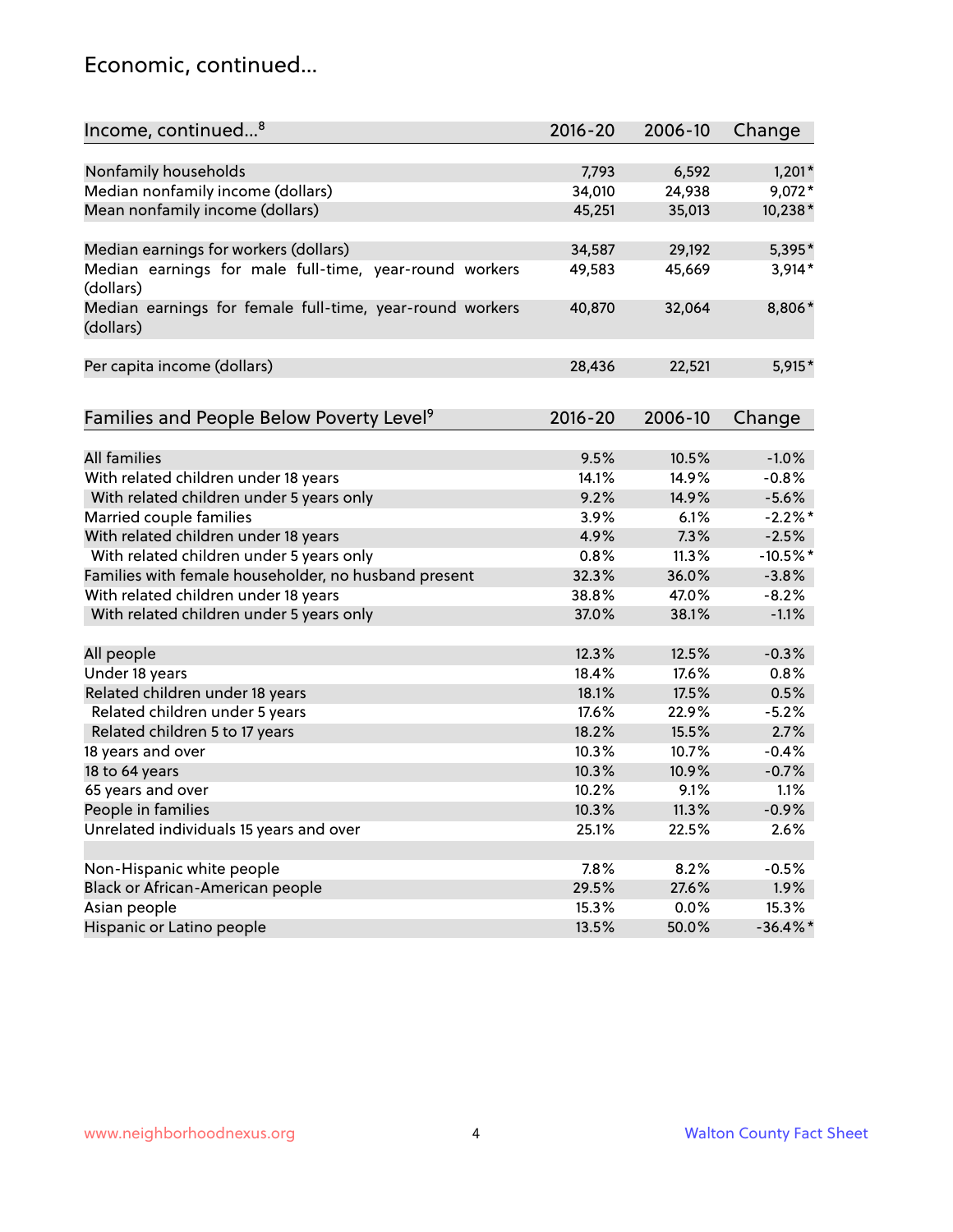# Employment

| Employment Status <sup>10</sup>                                                               | 2010        | 2020    | Change    |
|-----------------------------------------------------------------------------------------------|-------------|---------|-----------|
| In Labor Force                                                                                | 44,917      | 41,037  | 41,037    |
| <b>Unemployment Rate</b>                                                                      | 5.4%        | 10.6%   | $-5.2%$   |
| Industry <sup>11</sup>                                                                        | $2016 - 20$ | 2006-10 | Change    |
|                                                                                               |             |         |           |
| Civilian employed population 16 years and over                                                | 43,728      | 38,661  | $5,067*$  |
| Agriculture, forestry, fishing and hunting, and mining                                        | 0.6%        | 0.7%    | $-0.1%$   |
| Construction                                                                                  | 9.1%        | 10.7%   | $-1.6%$   |
| Manufacturing                                                                                 | 11.8%       | 11.9%   | $-0.1%$   |
| Wholesale trade                                                                               | 3.9%        | 4.4%    | $-0.5%$   |
| Retail trade                                                                                  | 13.8%       | 15.7%   | $-2.0%$   |
| Transportation and warehousing, and utilities                                                 | 6.8%        | 5.5%    | $1.4\%$ * |
| Information                                                                                   | 1.3%        | 1.6%    | $-0.3%$   |
| Finance and insurance, and real estate and rental and leasing                                 | 5.1%        | 5.1%    | 0.0%      |
| Professional, scientific, and management, and administrative<br>and waste management services | 10.2%       | 8.6%    | 1.5%      |
| Educational services, and health care and social assistance                                   | 19.9%       | 19.0%   | 0.9%      |
| Arts, entertainment, and recreation, and accommodation and<br>food services                   | 6.8%        | 5.8%    | 1.0%      |
| Other services, except public administration                                                  | 5.1%        | 5.8%    | $-0.7%$   |
| <b>Public administration</b>                                                                  | 5.6%        | 5.2%    | 0.4%      |
| Occupation <sup>12</sup>                                                                      | $2016 - 20$ | 2006-10 | Change    |
|                                                                                               |             |         |           |
| Civilian employed population 16 years and over                                                | 43,728      | 38,661  | 5,067*    |
| Management, business, science, and arts occupations                                           | 31.1%       | 27.7%   | $3.3\%$ * |
| Service occupations                                                                           | 14.6%       | 14.6%   | 0.1%      |
| Sales and office occupations                                                                  | 24.5%       | 29.1%   | $-4.5%$ * |
| Natural<br>resources,<br>construction,<br>and<br>maintenance<br>occupations                   | 12.8%       | 14.2%   | $-1.4%$   |
| Production, transportation, and material moving occupations                                   | 17.0%       | 14.4%   | $2.6\%$ * |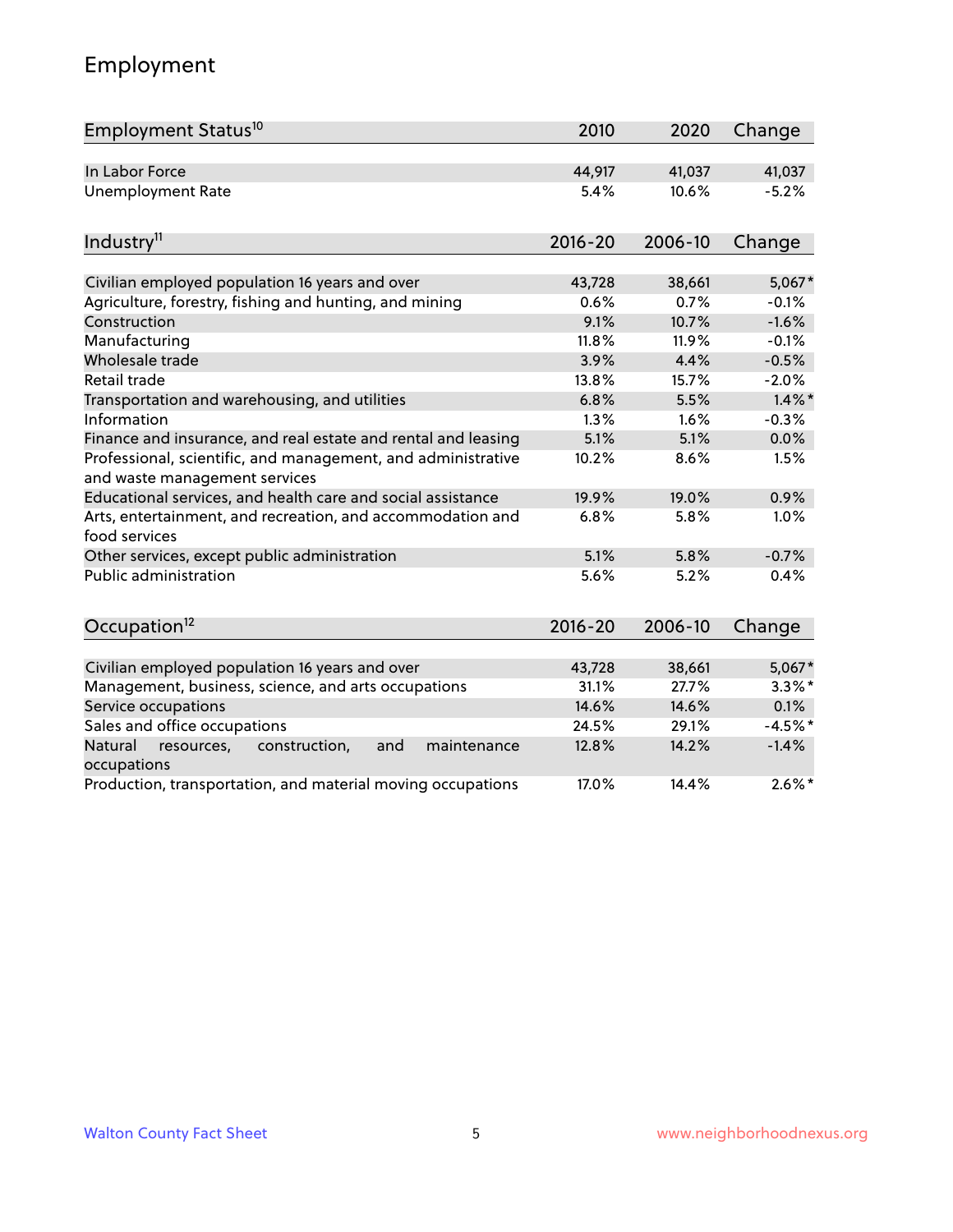# Employment, continued...

| Class of Worker <sup>13</sup>                                   | $2016 - 20$     | 2006-10         | Change           |
|-----------------------------------------------------------------|-----------------|-----------------|------------------|
| Civilian employed population 16 years and over                  | 43,728          | 38,661          | 5,067*           |
| Private wage and salary workers                                 | 77.3%           | 78.7%           | $-1.4%$          |
| Government workers                                              | 16.1%           | 15.0%           | 1.1%             |
| Self-employed in own not incorporated business workers          | 6.5%            | 6.1%            | 0.4%             |
| <b>Unpaid family workers</b>                                    | 0.1%            | 0.2%            | $-0.0%$          |
| Job Flows <sup>14</sup>                                         | 2019            | 2010            | Change           |
| Total Jobs in county                                            | 22,555          | 17,624          | 4,931            |
| Held by residents of county                                     | 37.5%           | 41.5%           | $-4.0%$          |
|                                                                 | 62.5%           | 58.5%           | 4.0%             |
| Held by non-residents of county                                 |                 |                 |                  |
| Jobs by Industry Sector <sup>15</sup>                           | 2019            | 2010            | Change           |
| Total Jobs in county                                            | 22,555          | 17,624          | 4,931            |
| <b>Goods Producing sectors</b>                                  | 25.5%           | 22.2%           | 3.3%             |
| Trade, Transportation, and Utilities sectors                    | 20.4%           | 22.1%           | $-1.7%$          |
| All Other Services sectors                                      | 54.1%           | 55.7%           | $-1.6%$          |
|                                                                 |                 |                 |                  |
| Total Jobs in county held by county residents                   | 8,454           | 7,307           | 1,147            |
| <b>Goods Producing sectors</b>                                  | 23.8%           | 19.9%           | 3.8%             |
| Trade, Transportation, and Utilities sectors                    | 13.1%           | 14.9%           | $-1.8%$          |
| All Other Services sectors                                      | 63.1%           | 65.2%           | $-2.1%$          |
| Jobs by Earnings <sup>16</sup>                                  | 2019            | 2010            | Change           |
|                                                                 |                 |                 |                  |
| Total Jobs in county<br>Jobs with earnings \$1250/month or less | 22,555<br>24.0% | 17,624<br>29.2% | 4,931<br>$-5.2%$ |
|                                                                 | 36.0%           | 41.3%           |                  |
| Jobs with earnings \$1251/month to \$3333/month                 |                 |                 | $-5.4%$          |
| Jobs with earnings greater than \$3333/month                    | 40.0%           | 29.5%           | 10.5%            |
| Total Jobs in county held by county residents                   | 8,454           | 7,307           | 1,147            |
| Jobs with earnings \$1250/month or less                         | 25.3%           | 31.6%           | $-6.3%$          |
| Jobs with earnings \$1251/month to \$3333/month                 | 36.0%           | 40.7%           | -4.7%            |
| Jobs with earnings greater than \$3333/month                    | 38.7%           | 27.7%           | 11.0%            |
| Jobs by Age of Worker <sup>17</sup>                             | 2019            | 2010            | Change           |
|                                                                 |                 |                 |                  |
| Total Jobs in county                                            | 22,555          | 17,624          | 4,931            |
| Jobs with workers age 29 or younger                             | 24.1%           | 22.6%           | 1.6%             |
| Jobs with workers age 30 to 54                                  | 53.6%           | 59.2%           | $-5.6%$          |
| Jobs with workers age 55 or older                               | 22.2%           | 18.2%           | 4.0%             |
|                                                                 |                 |                 |                  |
| Total Jobs in county held by county residents                   | 8,454           | 7,307           | 1,147            |
| Jobs with workers age 29 or younger                             | 21.8%           | 19.3%           | 2.5%             |
| Jobs with workers age 30 to 54                                  | 53.7%           | 61.4%           | $-7.7%$          |
| Jobs with workers age 55 or older                               | 24.5%           | 19.3%           | 5.2%             |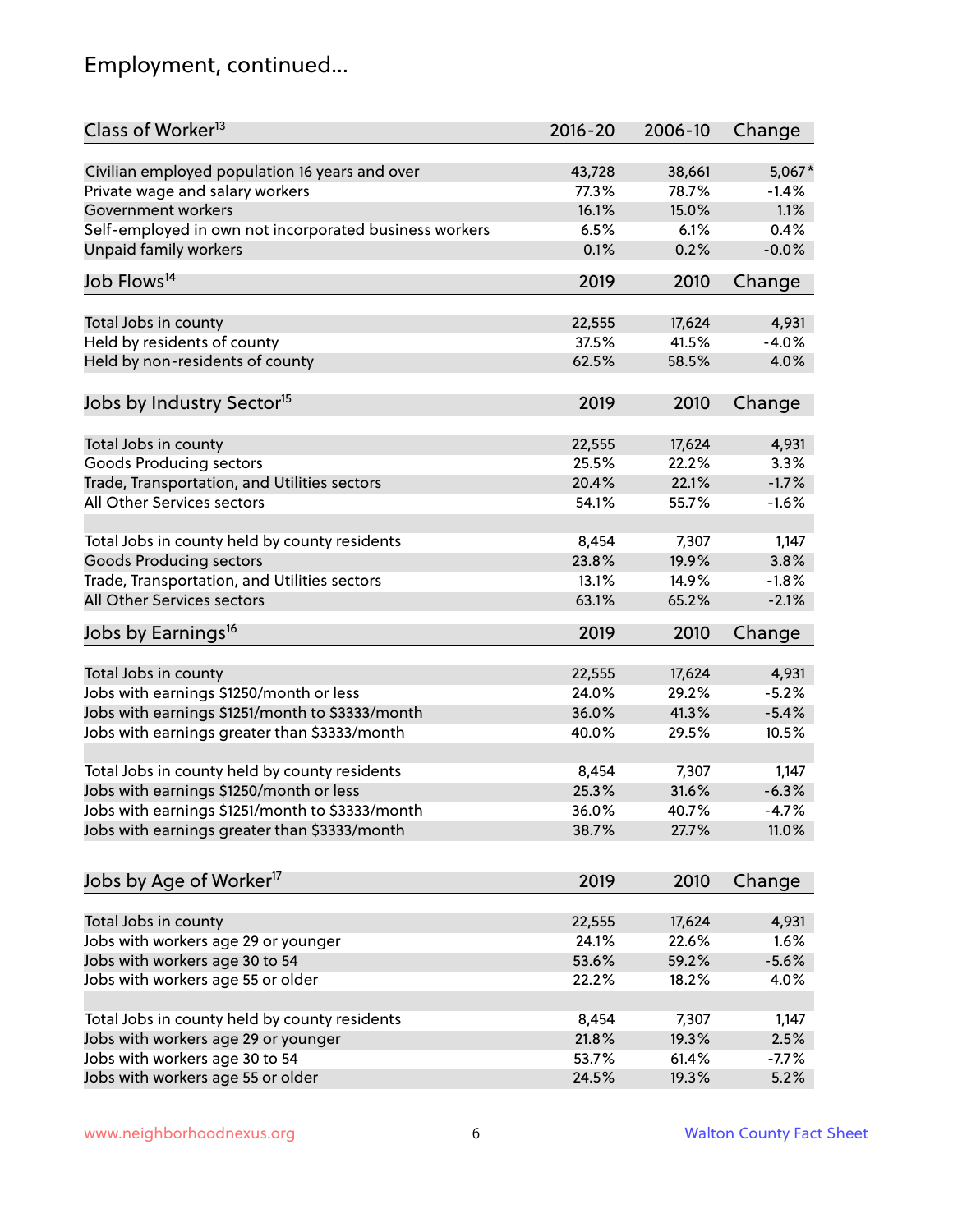#### Education

| Early Learning <sup>18</sup>                        |               |              | 2022         |
|-----------------------------------------------------|---------------|--------------|--------------|
| Licensed Capacity of Early Learning Centers         |               |              | 1,987        |
| Licenced capacity per 1,000 children ages 0-4       |               |              | 347.5        |
| School Enrollment <sup>19</sup>                     | 2022          | 2010         | Change       |
|                                                     |               |              |              |
| <b>Enrolled in Public School</b>                    | 16,247        | 14,836       | 1,411        |
| White<br><b>Black or African-American</b>           | 60.2%         | 69.9%        | $-9.7%$      |
|                                                     | 23.3%<br>1.6% | 21.7%        | 1.6%         |
| Asian                                               |               | 1.3%         | 0.3%         |
| <b>Native American</b><br>Pacific Islander          | 0.3%          | 0.4%         | $-0.1%$      |
| <b>Biracial or Multi-Racial</b>                     | 0.1%<br>4.4%  | 0.0%<br>1.9% | 0.0%<br>2.5% |
|                                                     |               |              |              |
| Hispanic or Latino                                  | 10.1%         | 4.4%         | 5.8%         |
| Georgia Milestones: 3rd Grade Reading <sup>20</sup> |               |              | 2019         |
| Number of Students Tested                           |               |              | 1,128        |
| Proficient or Distinguished                         |               |              | 47.8%        |
| Georgia Milestones: 8th Grade Math <sup>21</sup>    |               |              | 2019         |
| Number of Students Tested                           |               |              | 1,186        |
| Proficient or Distinguished                         |               |              | 49.8%        |
| Graduation Rates <sup>22</sup>                      | 2021          | 2012         | Change       |
|                                                     |               |              |              |
| Cohort                                              | 969           | 1,088        | $-119$       |
| <b>High School Graduation Rate</b>                  | 93.1%         | 73.9%        | 19.2%        |
| Educational Attainment <sup>23</sup>                | $2016 - 20$   | 2006-10      | Change       |
| Population 25 years and over                        | 62,517        | 53,054       | $9,463*$     |
| Less than 9th grade                                 | 2.9%          | 6.1%         | $-3.2\%$ *   |
| 9th to 12th grade, no diploma                       | 9.9%          | 13.5%        | $-3.6\%$ *   |
| High school graduate (includes equivalency)         | 35.0%         | 35.9%        | $-0.9\%$     |
| Some college, no degree                             | 22.1%         | 20.4%        | 1.7%         |
| Associate's degree                                  | $7.7\%$       | 6.9%         | 0.8%         |
| Bachelor's degree                                   | 14.0%         | 12.0%        | $2.0\%$ *    |
| Graduate or professional degree                     | 8.5%          | 5.3%         | $3.2\%$ *    |
|                                                     |               |              |              |
| Percent high school graduate or higher              | 87.2%         | 80.4%        | $6.9\%*$     |
| Percent bachelor's degree or higher                 | 22.5%         | 17.3%        | $5.2\%$ *    |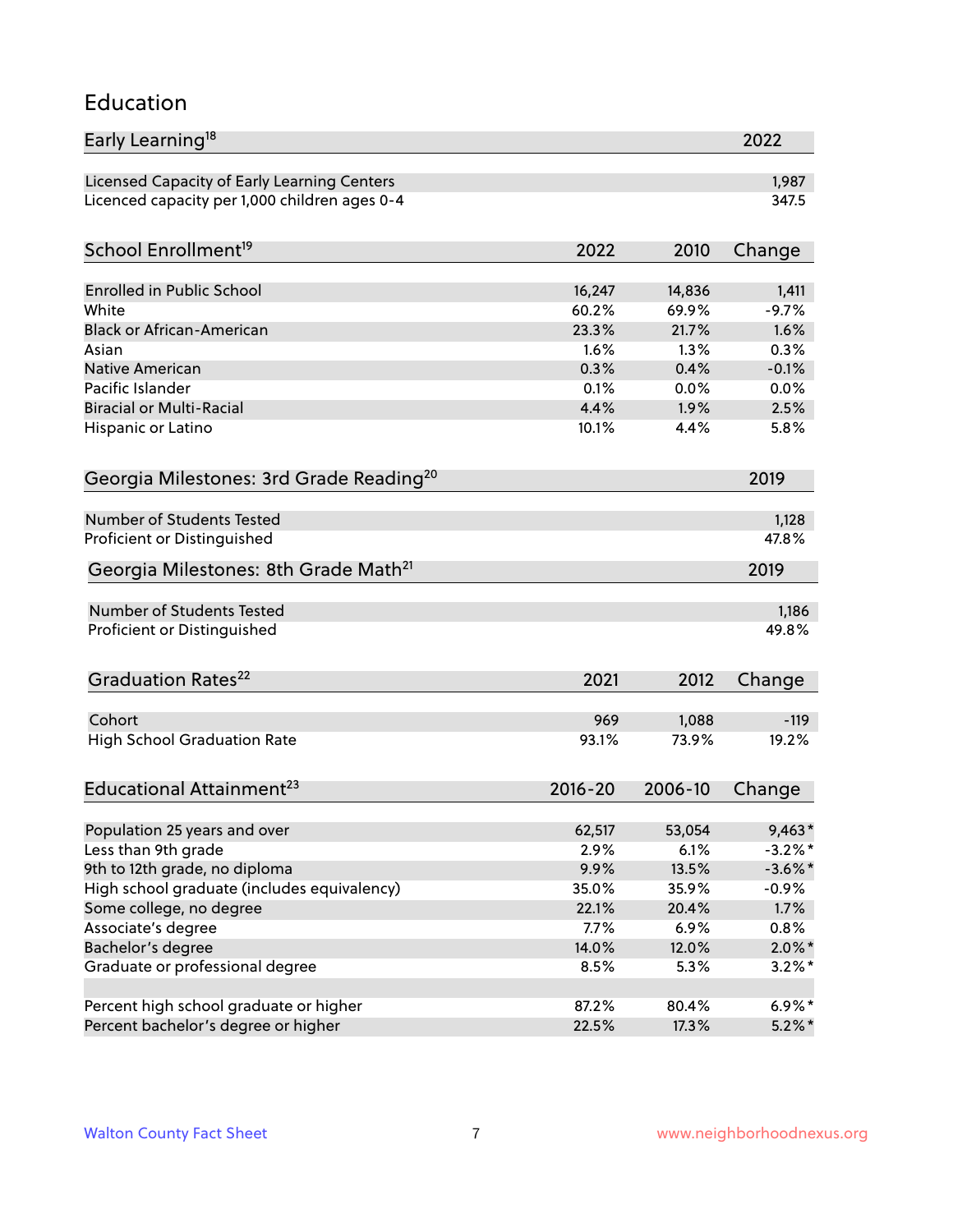#### Housing

| Households by Type <sup>24</sup>                     | 2016-20      | 2006-10      | Change     |
|------------------------------------------------------|--------------|--------------|------------|
|                                                      |              |              |            |
| <b>Total households</b>                              | 32,094       | 29,147       | $2,947*$   |
| Family households (families)                         | 75.7%        | 77.4%        | $-1.7%$    |
| With own children under 18 years                     | 33.0%        | 36.4%        | $-3.3\%$ * |
| Married-couple family                                | 56.3%        | 63.5%        | $-7.3\%$ * |
| With own children of the householder under 18 years  | 22.8%        | 28.8%        | $-6.0\%$ * |
| Male householder, no wife present, family            | 5.5%         | 3.6%         | $1.9\%$ *  |
| With own children of the householder under 18 years  | 3.0%         | 1.3%         | $1.7\%$ *  |
| Female householder, no husband present, family       | 14.0%        | 10.3%        | $3.7\%$ *  |
| With own children of the householder under 18 years  | 7.2%         | 6.2%         | 1.0%       |
| Nonfamily households                                 | 24.3%        | 22.6%        | 1.7%       |
| Householder living alone                             | 18.9%        | 19.4%        | $-0.5%$    |
| 65 years and over                                    | 9.0%         | 7.0%         | $2.0\%$ *  |
|                                                      |              |              |            |
| Households with one or more people under 18 years    | 38.7%        | 40.6%        | $-1.8%$    |
| Households with one or more people 65 years and over | 30.5%        | 21.7%        | $8.7\%$ *  |
| Average household size                               | 2.88         | 2.78         | $0.10*$    |
| Average family size                                  | 3.30         | 3.17         | 0.13       |
|                                                      |              |              |            |
| Housing Occupancy <sup>25</sup>                      | $2016 - 20$  | 2006-10      | Change     |
|                                                      |              |              |            |
| Total housing units                                  | 34,311       | 31,898       | $2,413*$   |
| Occupied housing units                               | 93.5%        | 91.4%        | 2.2%       |
| Vacant housing units                                 | 6.5%         | 8.6%         | $-2.2%$    |
| Homeowner vacancy rate                               | 0.4          | 2.5          | $-2.1*$    |
| Rental vacancy rate                                  | 3.5          | 5.0          | $-1.5$     |
|                                                      |              |              |            |
| Units in Structure <sup>26</sup>                     | $2016 - 20$  | 2006-10      | Change     |
| Total housing units                                  | 34,311       | 31,898       | $2,413*$   |
| 1-unit, detached                                     | 83.2%        | 82.8%        | 0.4%       |
|                                                      |              |              | $0.7\%$ *  |
| 1-unit, attached<br>2 units                          | 1.8%<br>3.0% | 1.0%<br>4.0% | $-1.0%$    |
| 3 or 4 units                                         | 1.6%         | 1.9%         | $-0.2%$    |
| 5 to 9 units                                         |              | 2.3%         | $-0.8%$    |
|                                                      | 1.4%         |              |            |
| 10 to 19 units                                       | 0.3%         | 0.0%         | $0.2\%$ *  |
| 20 or more units                                     | 0.8%         | 0.5%         | 0.3%       |
| Mobile home                                          | 7.9%         | 7.6%         | 0.3%       |
| Boat, RV, van, etc.                                  | 0.1%         | 0.0%         | 0.1%       |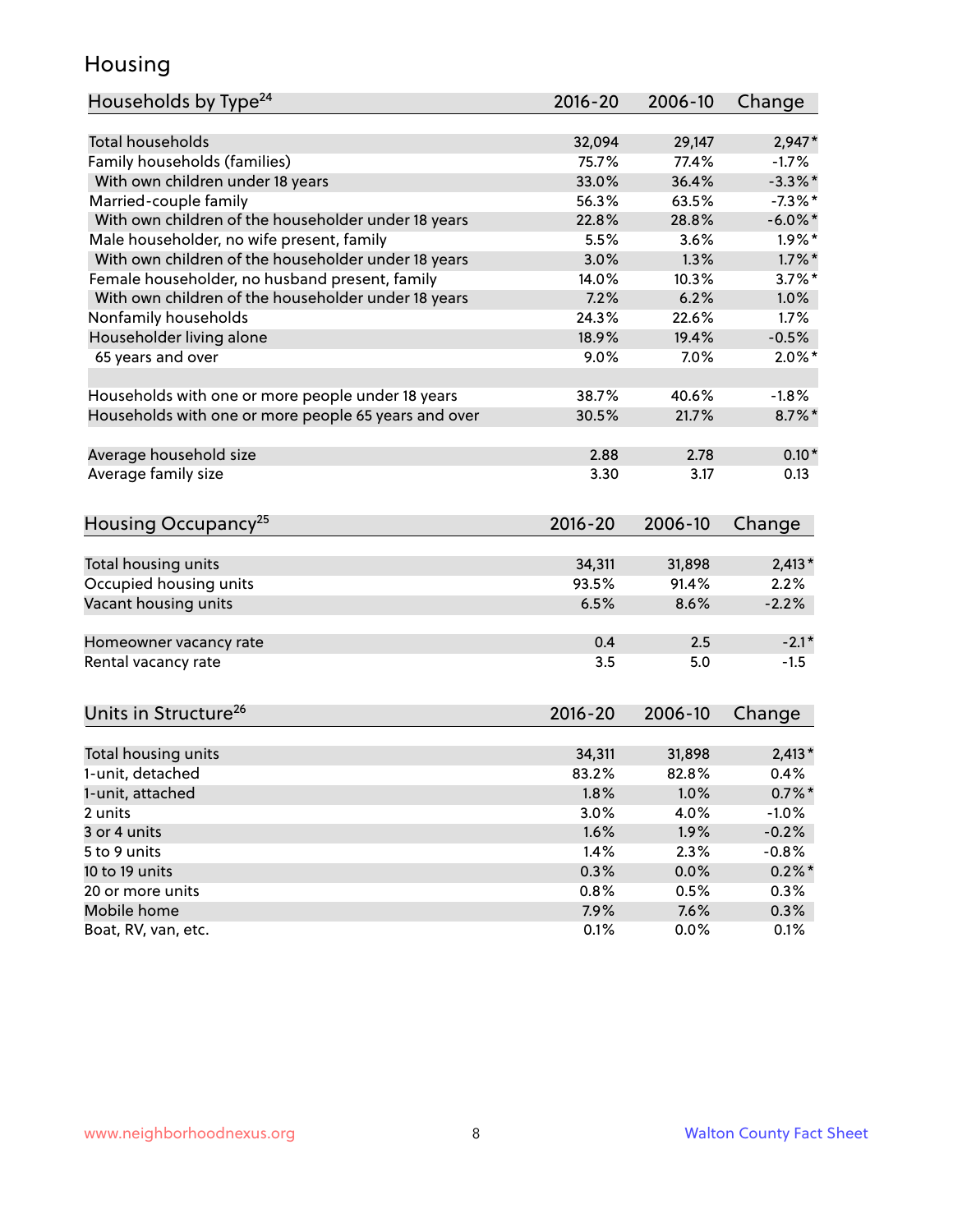# Housing, Continued...

| Year Structure Built <sup>27</sup>             | 2016-20        | 2006-10        | Change                |
|------------------------------------------------|----------------|----------------|-----------------------|
| Total housing units                            | 34,311         | 31,898         | $2,413*$              |
| Built 2014 or later                            | 3.8%           | (X)            | (X)                   |
| Built 2010 to 2013                             | 1.7%           | (X)            | (X)                   |
| Built 2000 to 2009                             | 29.0%          | 23.3%          | $5.6\%$ *             |
| Built 1990 to 1999                             | 27.4%          | 31.4%          | $-4.0\%$ *            |
| Built 1980 to 1989                             | 15.4%          | 18.6%          | $-3.2\%$ *            |
| Built 1970 to 1979                             | 10.1%          | 10.4%          | $-0.3%$               |
| Built 1960 to 1969                             | 5.5%           | 5.4%           | 0.1%                  |
| Built 1950 to 1959                             | 2.5%           | 4.3%           | $-1.8\%$ *            |
| Built 1940 to 1949                             | 1.3%           | 2.2%           | $-0.9%$ *             |
| Built 1939 or earlier                          | 3.4%           | 4.5%           | $-1.1%$               |
| Housing Tenure <sup>28</sup>                   | 2016-20        | 2006-10        | Change                |
|                                                |                |                |                       |
| Occupied housing units                         | 32,094         | 29,147         | 2,947*                |
| Owner-occupied                                 | 76.1%          | 76.0%          | 0.1%                  |
| Renter-occupied                                | 23.9%          | 24.0%          | $-0.1%$               |
| Average household size of owner-occupied unit  | 2.88           | 2.87           | 0.02                  |
| Average household size of renter-occupied unit | 2.87           | 2.51           | $0.36*$               |
| Residence 1 Year Ago <sup>29</sup>             | 2016-20        | 2006-10        | Change                |
|                                                |                |                |                       |
| Population 1 year and over                     | 92,213         | 80,132         | 12,081*               |
| Same house                                     | 89.4%          | 84.6%          | 4.8%*                 |
| Different house in the U.S.                    | 10.6%          | 15.4%          | $-4.8\%$ *            |
| Same county                                    | 4.3%           | 7.1%           | $-2.8\%$ *            |
| Different county                               | 6.2%           | 8.2%           | $-2.0%$               |
| Same state                                     | 4.8%           | 6.9%           | $-2.1\%$ *            |
| Different state                                | 1.5%           | 1.3%           | 0.1%                  |
| Abroad                                         | 0.0%           | 0.0%           | 0.0%                  |
| Value of Housing Unit <sup>30</sup>            | $2016 - 20$    | 2006-10        | Change                |
|                                                |                |                |                       |
| Owner-occupied units<br>Less than \$50,000     | 24,420<br>4.9% | 22,161<br>3.5% | $2,259*$<br>$1.4\%$ * |
|                                                |                | 10.4%          |                       |
| \$50,000 to \$99,999                           | 8.9%           | 26.3%          | $-1.5%$               |
| \$100,000 to \$149,999                         | 12.2%          |                | $-14.1\%$ *           |
| \$150,000 to \$199,999                         | 20.5%          | 24.7%          | $-4.2%$ *             |
| \$200,000 to \$299,999                         | 29.2%          | 20.1%          | $9.1\%$ *             |
| \$300,000 to \$499,999                         | 20.4%          | 11.3%          | $9.0\%$ *             |
| \$500,000 to \$999,999                         | 3.3%           | 2.9%           | 0.4%                  |
| \$1,000,000 or more                            | 0.5%           | 0.8%           | $-0.3%$               |
| Median (dollars)                               | 210,500        | 164,900        | 45,600*               |
| Mortgage Status <sup>31</sup>                  | $2016 - 20$    | 2006-10        | Change                |
| Owner-occupied units                           | 24,420         | 22,161         | $2,259*$              |
| Housing units with a mortgage                  | 64.7%          | 74.9%          | $-10.2\%$ *           |
| Housing units without a mortgage               | 35.3%          | 25.1%          | 10.2%*                |
|                                                |                |                |                       |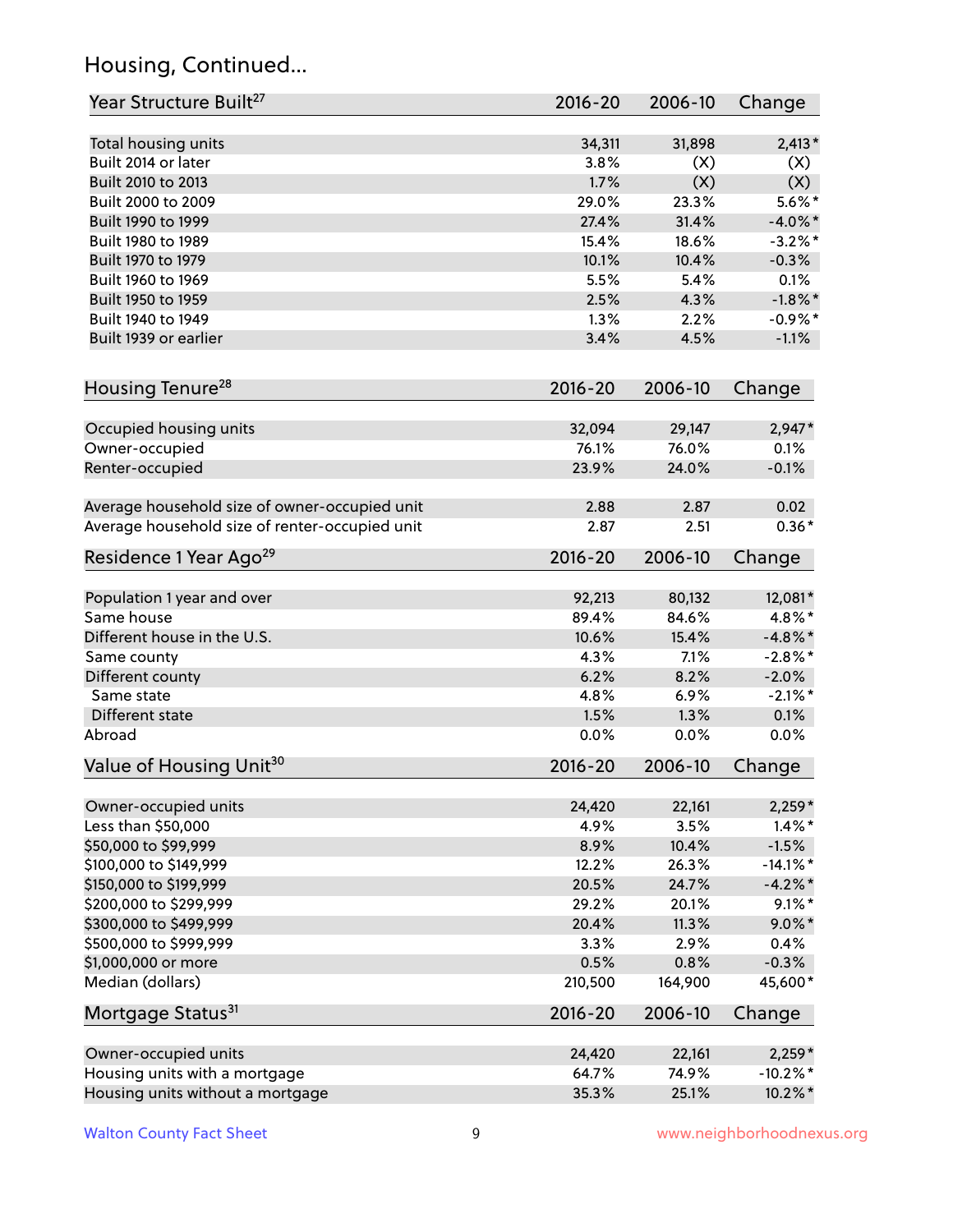# Housing, Continued...

| Selected Monthly Owner Costs <sup>32</sup>                                            | 2016-20     | 2006-10 | Change      |
|---------------------------------------------------------------------------------------|-------------|---------|-------------|
| Housing units with a mortgage                                                         | 15,790      | 16,600  | $-810$      |
| Less than \$300                                                                       | 0.0%        | 0.0%    | $-0.0%$     |
| \$300 to \$499                                                                        | 0.9%        | 0.6%    | 0.2%        |
| \$500 to \$999                                                                        | 17.3%       | 18.4%   | $-1.1%$     |
| \$1,000 to \$1,499                                                                    | 37.5%       | 42.8%   | $-5.3\%$ *  |
| \$1,500 to \$1,999                                                                    | 26.4%       | 24.6%   | 1.8%        |
| \$2,000 to \$2,999                                                                    | 15.7%       | 10.5%   | $5.2\%$ *   |
| \$3,000 or more                                                                       | 2.3%        | 3.1%    | $-0.8%$     |
| Median (dollars)                                                                      | 1,422       | 1,352   | $70*$       |
|                                                                                       |             |         |             |
| Housing units without a mortgage                                                      | 8,630       | 5,561   | $3,069*$    |
| Less than \$150                                                                       | 1.1%        | 3.0%    | $-1.9%$     |
| \$150 to \$249                                                                        | 9.9%        | 15.4%   | $-5.5%$ *   |
| \$250 to \$349                                                                        | 19.8%       | 31.1%   | $-11.3\%$ * |
| \$350 to \$499                                                                        | 29.6%       | 27.3%   | 2.3%        |
| \$500 to \$699                                                                        | 23.9%       | 13.0%   | 10.9%*      |
| \$700 or more                                                                         | 15.7%       | 10.2%   | $5.5\%$ *   |
| Median (dollars)                                                                      | 443         | 352     | $91*$       |
| Selected Monthly Owner Costs as a Percentage of<br>Household Income <sup>33</sup>     | $2016 - 20$ | 2006-10 | Change      |
| Housing units with a mortgage (excluding units where<br>SMOCAPI cannot be computed)   | 15,752      | 16,472  | $-720$      |
| Less than 20.0 percent                                                                | 48.8%       | 33.3%   | 15.6%*      |
| 20.0 to 24.9 percent                                                                  | 16.3%       | 16.8%   | $-0.5%$     |
| 25.0 to 29.9 percent                                                                  | 11.3%       | 14.4%   | $-3.2\%$ *  |
| 30.0 to 34.9 percent                                                                  | 6.6%        | 9.3%    | $-2.7\%$ *  |
| 35.0 percent or more                                                                  | 17.0%       | 26.2%   | $-9.2%$ *   |
| Not computed                                                                          | 38          | 128     | $-90$       |
| Housing unit without a mortgage (excluding units where<br>SMOCAPI cannot be computed) | 8,551       | 5,488   | $3,063*$    |
| Less than 10.0 percent                                                                | 49.0%       | 43.6%   | 5.3%        |
| 10.0 to 14.9 percent                                                                  | 22.6%       | 24.3%   | $-1.7%$     |
| 15.0 to 19.9 percent                                                                  | 10.7%       | 9.2%    | 1.4%        |
| 20.0 to 24.9 percent                                                                  | 4.3%        | 7.6%    | $-3.3%$     |
| 25.0 to 29.9 percent                                                                  | 1.9%        | 3.3%    | $-1.4%$     |
| 30.0 to 34.9 percent                                                                  | 1.2%        | 1.7%    | $-0.5%$     |
| 35.0 percent or more                                                                  | 10.5%       | 10.3%   | 0.2%        |
| Not computed                                                                          | 79          | 73      | 6           |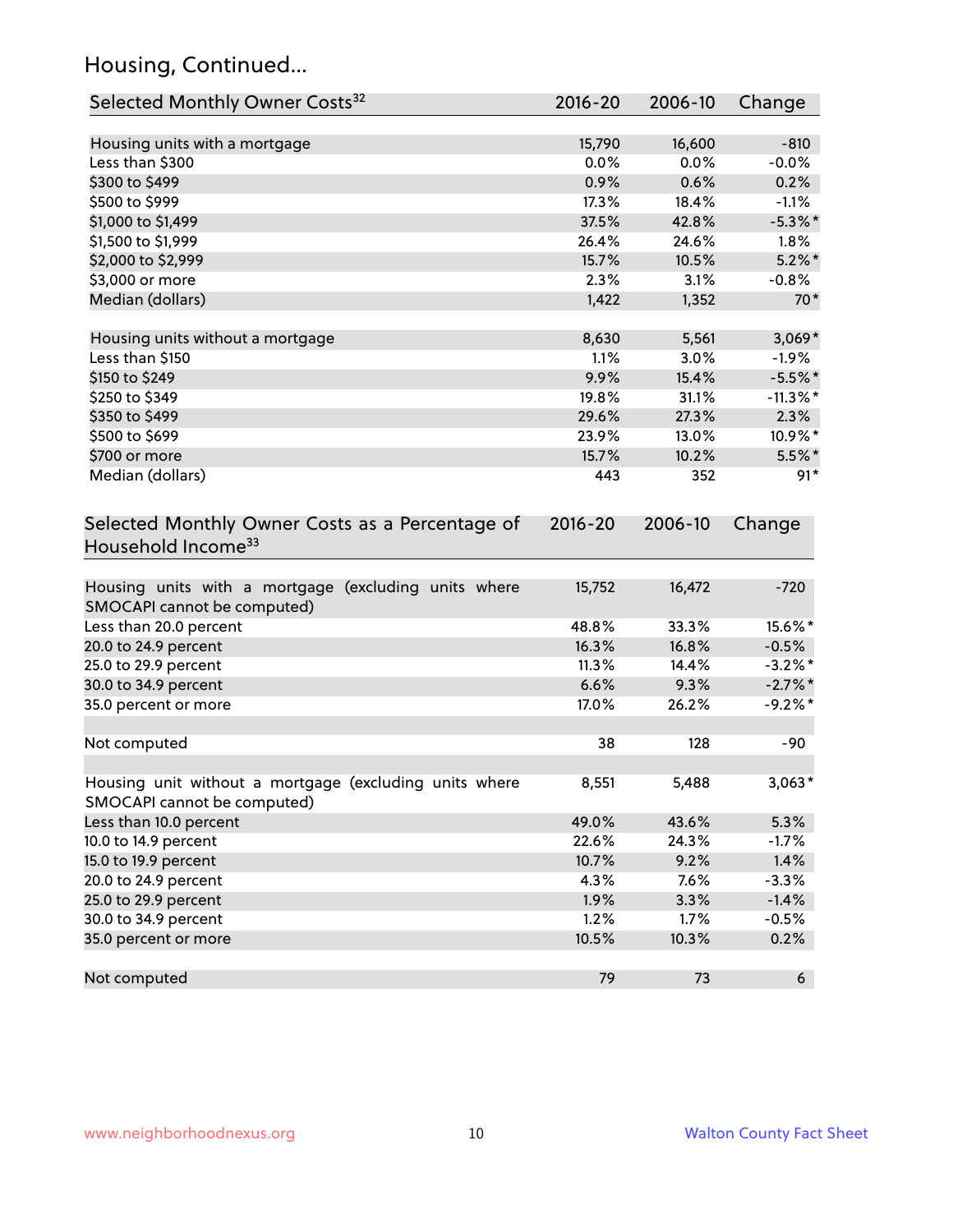# Housing, Continued...

| Gross Rent <sup>34</sup>                                                       | 2016-20     | 2006-10 | Change     |
|--------------------------------------------------------------------------------|-------------|---------|------------|
|                                                                                |             |         |            |
| Occupied units paying rent                                                     | 7,218       | 6,575   | 643        |
| Less than \$200                                                                | 0.8%        | 1.3%    | $-0.5%$    |
| \$200 to \$499                                                                 | 7.7%        | 16.8%   | $-9.1\%$ * |
| \$500 to \$749                                                                 | 13.8%       | 30.0%   | $-16.2%$   |
| \$750 to \$999                                                                 | 25.1%       | 24.7%   | 0.4%       |
| \$1,000 to \$1,499                                                             | 44.1%       | 24.2%   | 20.0%*     |
| \$1,500 to \$1,999                                                             | 7.2%        | 2.8%    | 4.4%*      |
| \$2,000 or more                                                                | 1.3%        | 0.3%    | $1.0\%$ *  |
| Median (dollars)                                                               | 1,023       | 784     | 239*       |
| No rent paid                                                                   | 456         | 411     | 45         |
| Gross Rent as a Percentage of Household Income <sup>35</sup>                   | $2016 - 20$ | 2006-10 | Change     |
| Occupied units paying rent (excluding units where GRAPI<br>cannot be computed) | 7,128       | 6,451   | 677        |
| Less than 15.0 percent                                                         | 10.4%       | 6.0%    | 4.4%*      |
| 15.0 to 19.9 percent                                                           | 18.3%       | 11.4%   | $6.9\%*$   |
| 20.0 to 24.9 percent                                                           | 11.7%       | 13.2%   | $-1.5%$    |
| 25.0 to 29.9 percent                                                           | 9.1%        | 14.1%   | $-5.0\%$ * |
| 30.0 to 34.9 percent                                                           | 6.6%        | 11.9%   | $-5.3\%$ * |
| 35.0 percent or more                                                           | 43.9%       | 43.4%   | 0.5%       |
| Not computed                                                                   | 546         | 535     | 11         |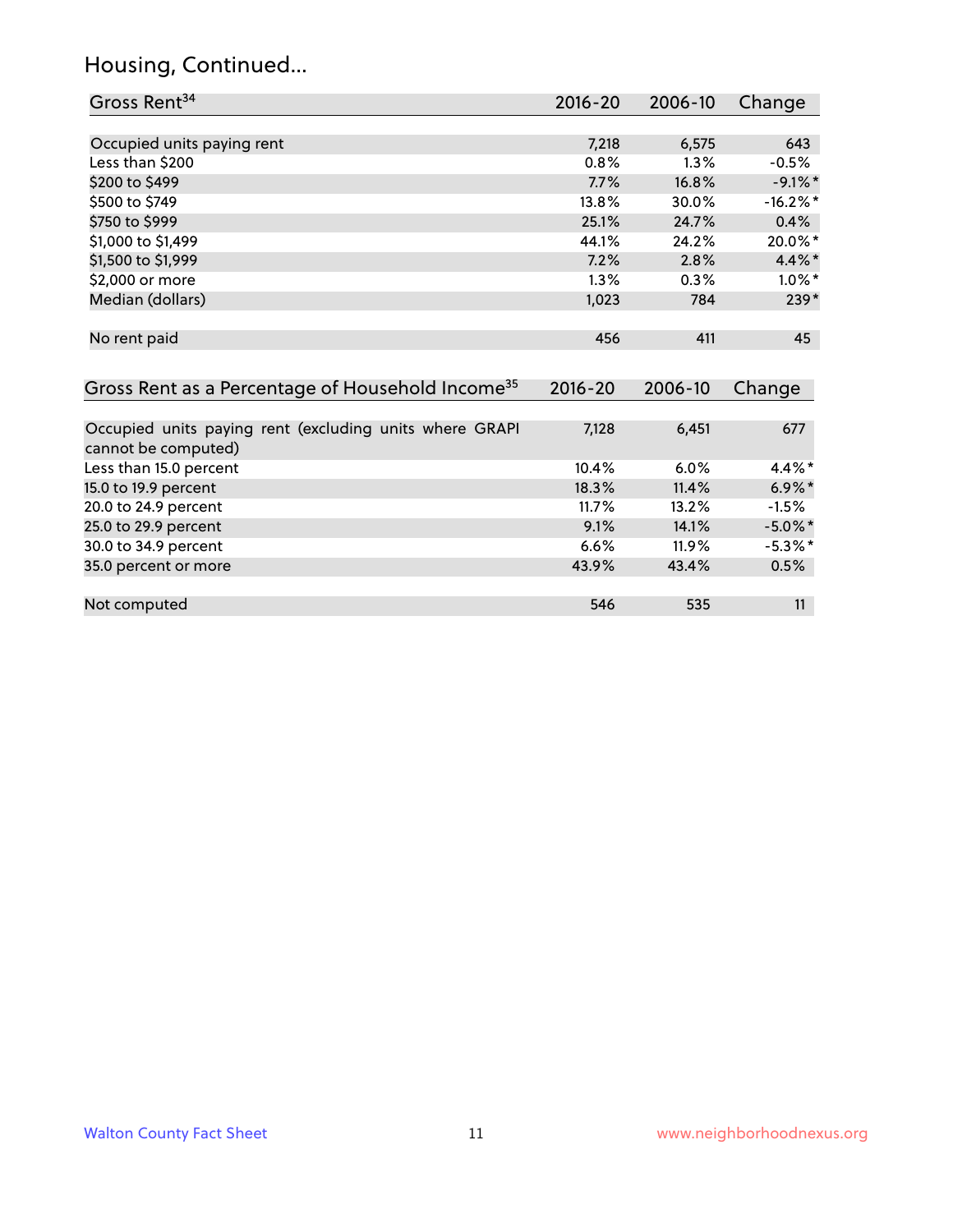# Community Involvement

| Voter Registration and Turnout <sup>36</sup> | 2020   |
|----------------------------------------------|--------|
|                                              |        |
| Active registered voters                     | 69.370 |
| Number voted in Presidential election        | 50,798 |
| Percent voted in Presidential election       | 73.2%  |

#### Transportation

| Commuting to Work <sup>37</sup>           | 2016-20     | 2006-10 | Change     |
|-------------------------------------------|-------------|---------|------------|
|                                           |             |         |            |
| Workers 16 years and over                 | 42,860      | 37,922  | 4,938*     |
| Car, truck, or van - drove alone          | 81.2%       | 81.9%   | $-0.7\%$   |
| Car, truck, or van - carpooled            | 9.8%        | 12.0%   | $-2.1\%$ * |
| Public transportation (excluding taxicab) | 0.1%        | 0.3%    | $-0.2%$    |
| Walked                                    | 1.3%        | 0.4%    | $0.8\%$ *  |
| Other means                               | $1.3\%$     | 1.6%    | $-0.3\%$   |
| Worked at home                            | 6.3%        | 3.8%    | $2.5\%$ *  |
|                                           |             |         |            |
| Mean travel time to work (minutes)        | 33.9        | 32.0    | $1.9*$     |
|                                           |             |         |            |
| Vehicles Available <sup>38</sup>          | $2016 - 20$ | 2006-10 | Change     |
|                                           |             |         |            |
| Occupied housing units                    | 32,094      | 29,147  | $2,947*$   |
| No vehicles available                     | 3.1%        | 5.0%    | $-1.9%$ *  |
| 1 vehicle available                       | 23.9%       | 22.8%   | 1.1%       |
| 2 vehicles available                      | 38.8%       | 40.3%   | $-1.5%$    |
| 3 or more vehicles available              | 34.2%       | 31.9%   | 2.3%       |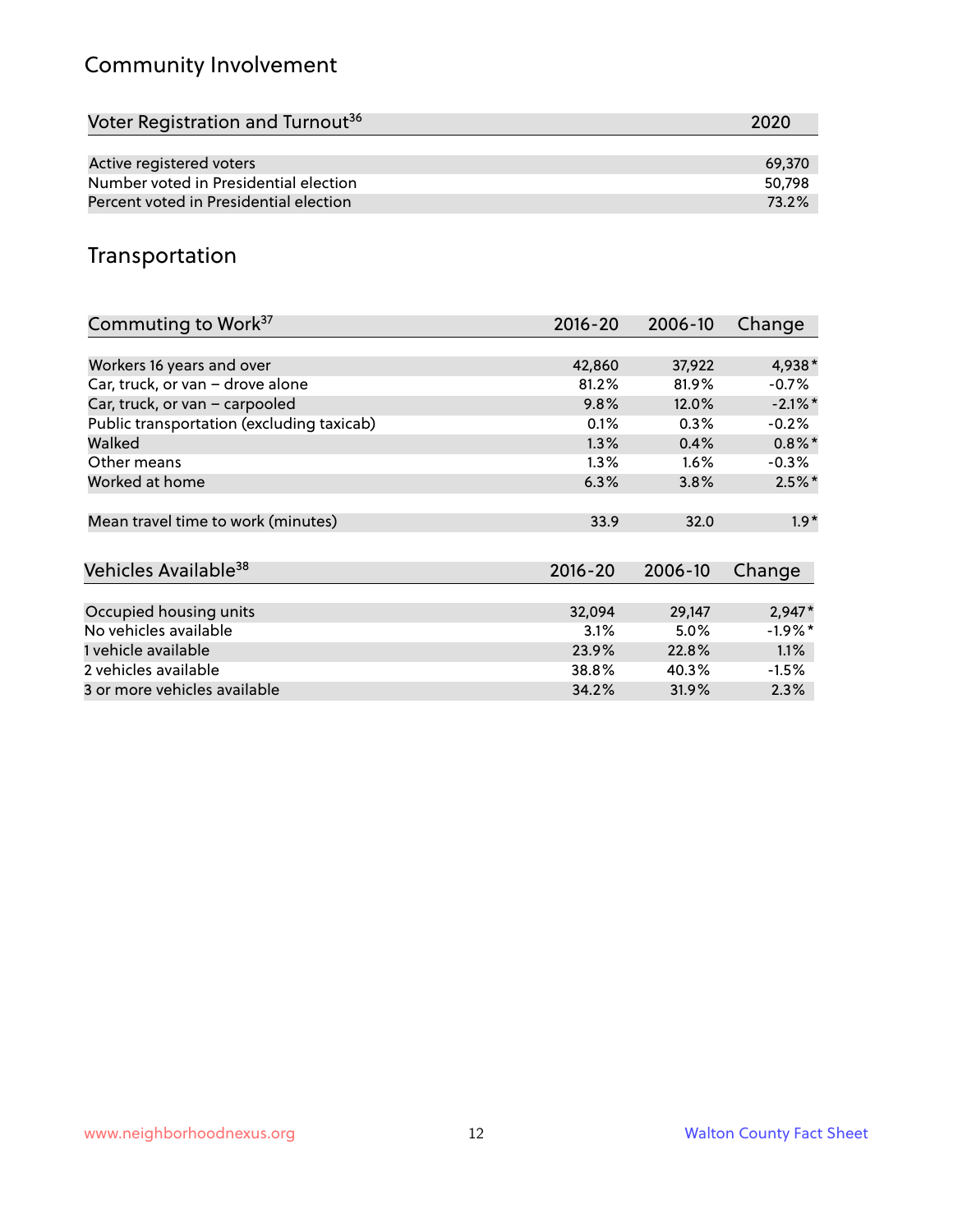#### Health

| Health Insurance coverage <sup>39</sup> | 2016-20 |
|-----------------------------------------|---------|
|-----------------------------------------|---------|

| Civilian Noninstitutionalized Population                | 92,414 |
|---------------------------------------------------------|--------|
| With health insurance coverage                          | 87.9%  |
| With private health insurance coverage                  | 67.2%  |
| With public health coverage                             | 32.3%  |
| No health insurance coverage                            | 12.1%  |
| Civilian Noninstitutionalized Population Under 19 years | 24,200 |
| No health insurance coverage                            | 7.8%   |
| Civilian Noninstitutionalized Population 19 to 64 years | 53,979 |
| In labor force:                                         | 41,991 |
| Employed:                                               | 39,987 |
| With health insurance coverage                          | 86.6%  |
| With private health insurance coverage                  | 25.3%  |
| With public coverage                                    | 5.8%   |
| No health insurance coverage                            | 13.4%  |
| Unemployed:                                             | 2,004  |
| With health insurance coverage                          | 47.0%  |
| With private health insurance coverage                  | 25.3%  |
| With public coverage                                    | 25.7%  |
| No health insurance coverage                            | 53.0%  |
| Not in labor force:                                     | 11,988 |
| With health insurance coverage                          | 76.9%  |
| With private health insurance coverage                  | 51.0%  |
| With public coverage                                    | 32.9%  |
| No health insurance coverage                            | 23.1%  |

# **Health Factors Most Recent** And The Control of the Control of The Control of The Control of The Control of The Control of The Control of The Control of The Control of The Control of The Control of The Control of The Contr

| Premature Death (YPLL before age 75 per 100,000 population, age-adjusted) <sup>40</sup> | 8,508.5 |
|-----------------------------------------------------------------------------------------|---------|
| Average number of Physically Unhealthy Days <sup>41</sup>                               | 4.5     |
| Average number of Mentally Unhealthy Days <sup>42</sup>                                 | 5.3     |
| Low Birthweight Births <sup>43</sup>                                                    | 8.4%    |
| Diabetes Prevalence <sup>44</sup>                                                       | 11.0%   |
| HIV Prevalence (per 100,000 population) <sup>45</sup>                                   | 309.0   |
| Rate, Deduplicated ER Visits for Asthma, Ages 0-17 <sup>46</sup>                        | 741.6   |